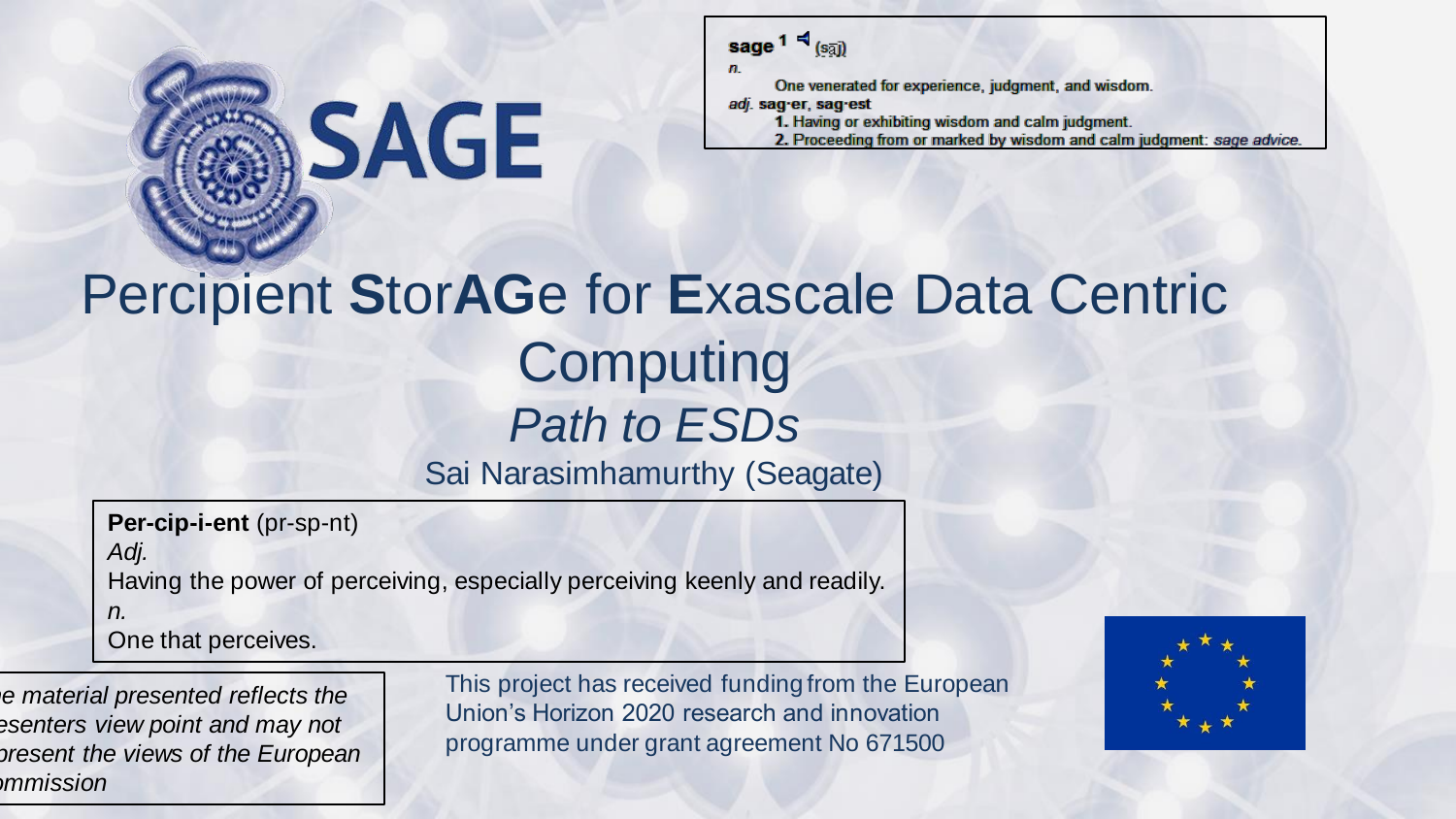

Validated with use cases: 2018



**SAGE aims to lay the foundation for future Extreme Scale/Data Intensive Storage Platforms [www.sagestorage.eu](http://www.sagestorage.eu)**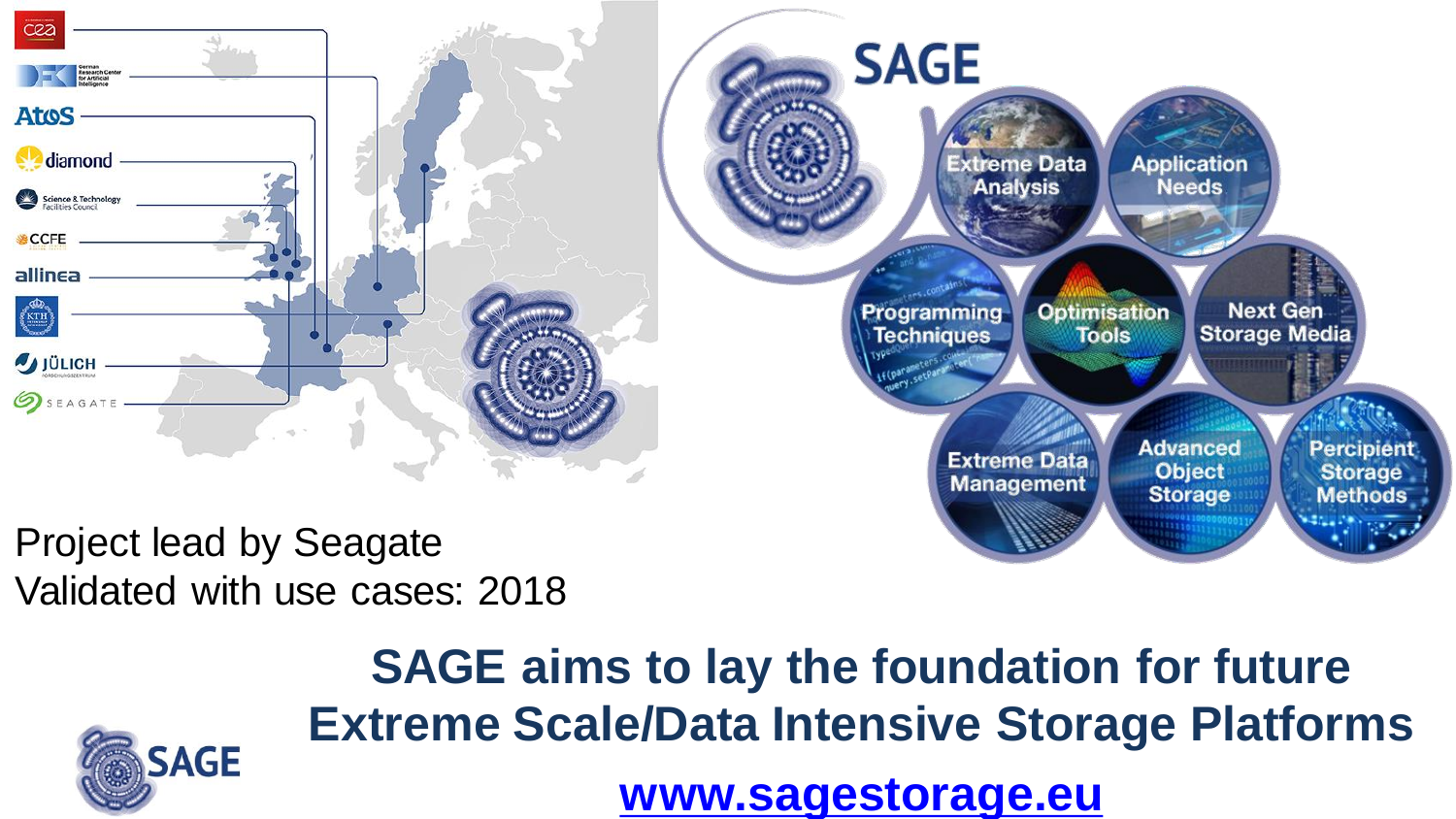

### Co-Design with Use cases:

- Visualization
- Satellite Data Processing
- Bio-Informatics
- Space Weather
- Nuclear Fusion (ITER)
- Synchrotron Experiments

Validation at Juelich Supercomputing Center [ 2018]

*Growing HPDA/Big Science Requirement: Simulation & Big Data Analysis as part of the same workflow* 



### **SAGE: Co-Design**

Validation with Future data intensive use cases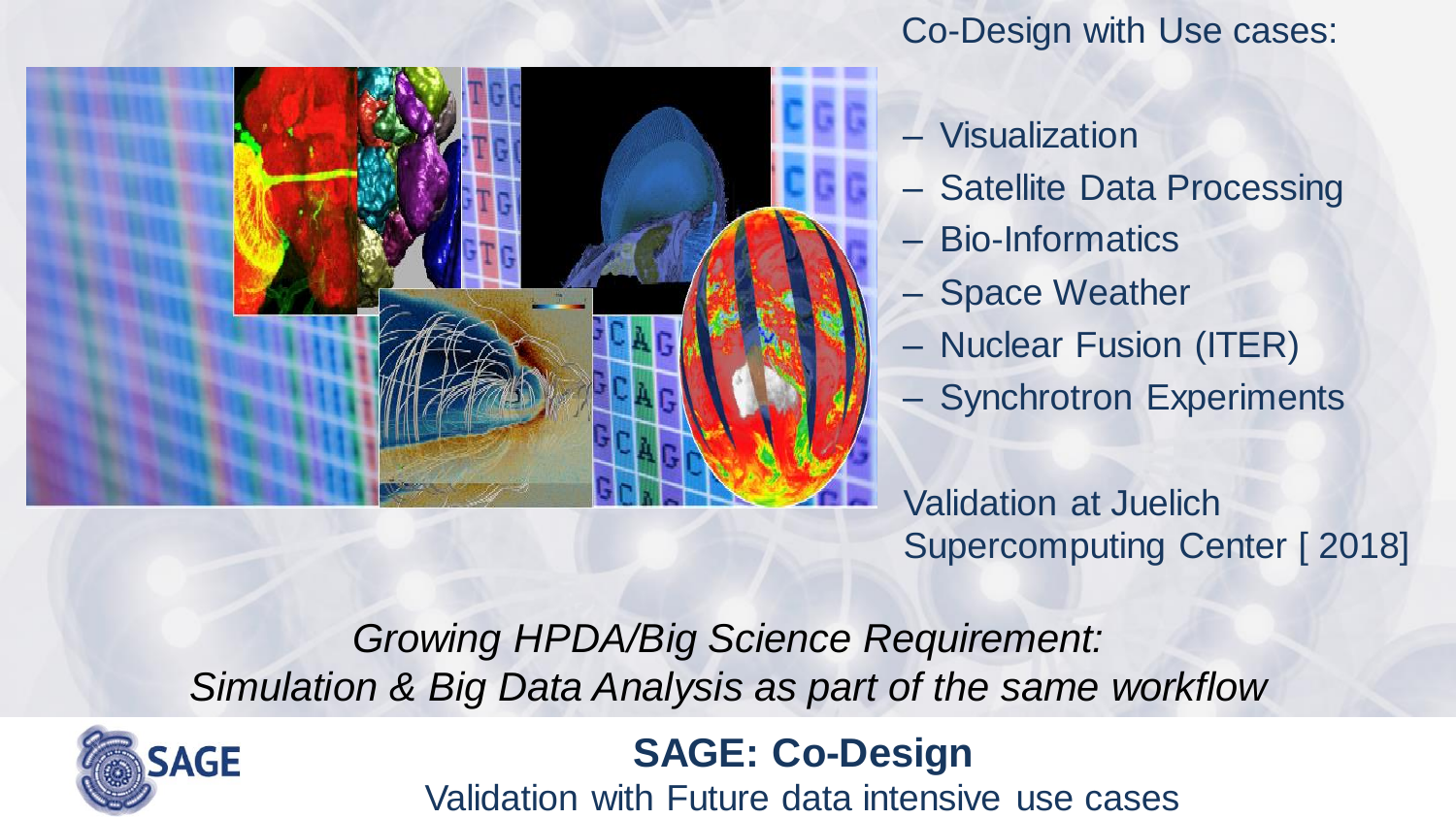



- **Hardware Platform Availability**
- **Design of core software components**
- **First Prototype Implementations**



### **SAGE: Architecture**

In-Storage Compute and Many I/O Tiers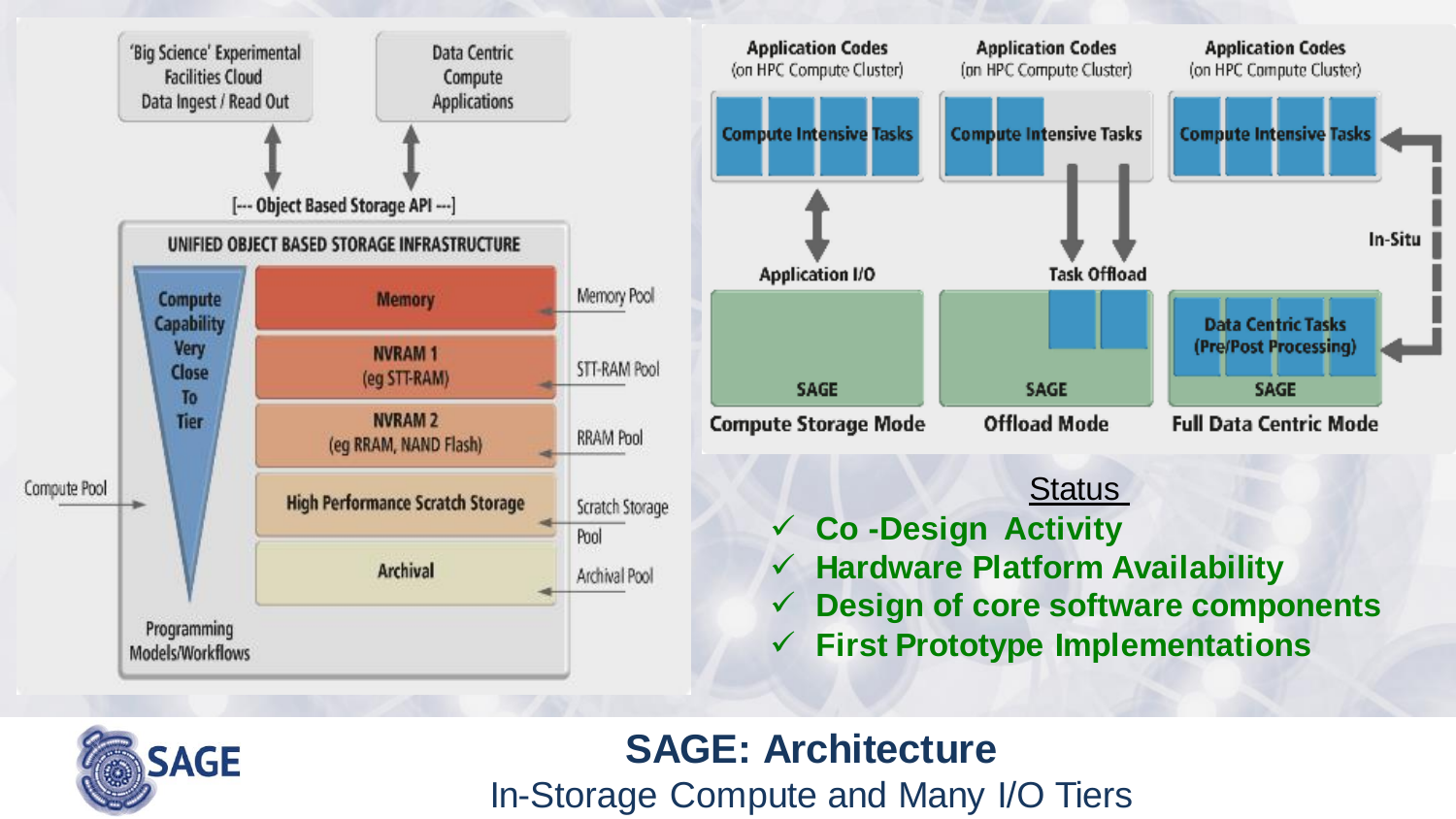#### *Exascale Object Store ( Mero)*

- *Integrated with Exascale apps and software through Clovis API*
- *Ecosystem Components (Separately exploitable for ESDs)*
	- *Data Management tools* 
		- *HSM*
		- *Data Integrity Checking*
		- *Performance Analysis*
		- *Programming methods, Runtimes and Visualization utilities*
		- *Apache Flink suitable for Exascale HPC*
- *Storage servers with inbuilt compute*
- *Tech. Readiness Level at end of the project: 5*

### **Anticipated Tech. for Inclusion in**  SAGE **ESDs**